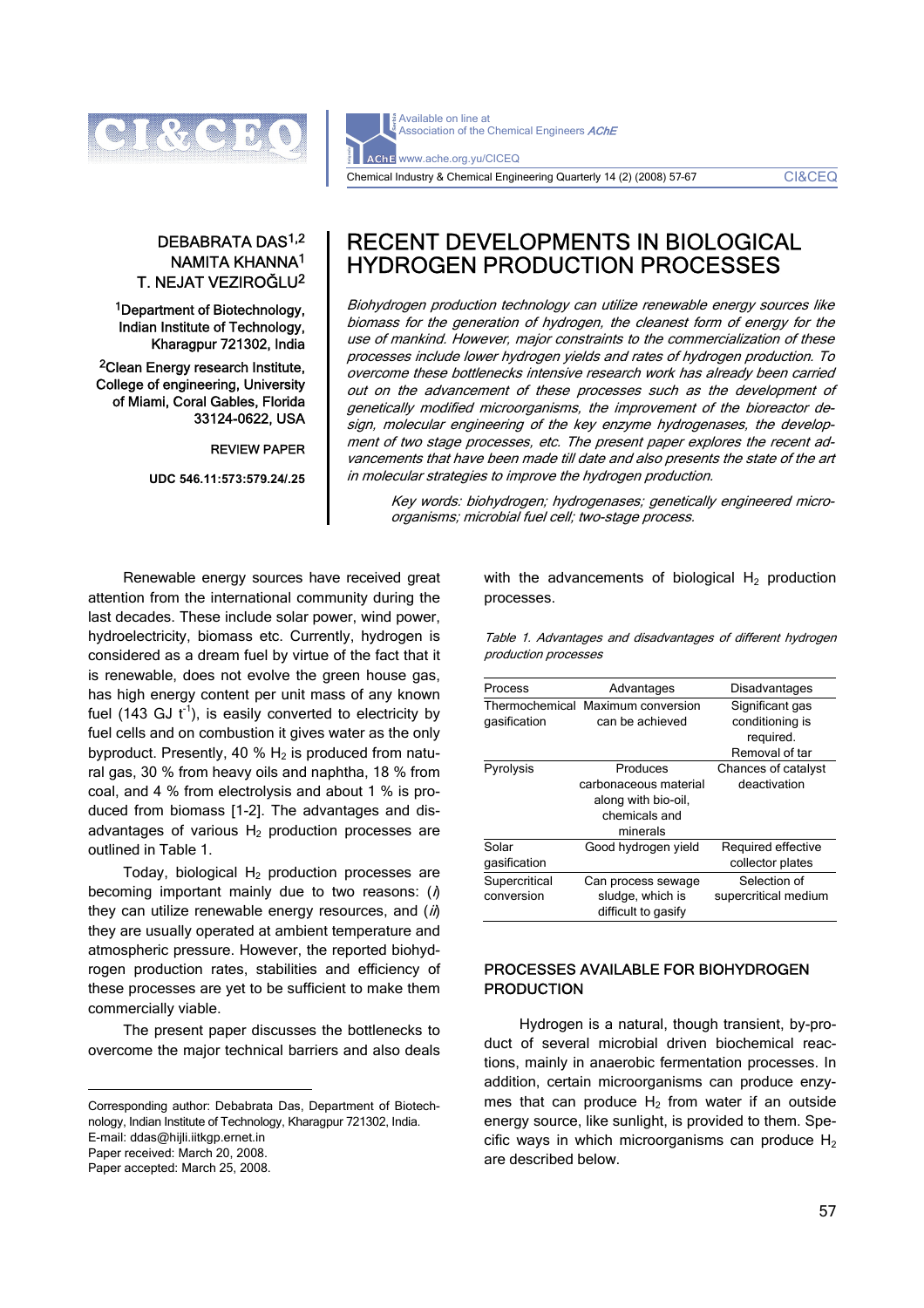- $i$ . Biophotolysis of water using green algae and blue-green algae (cyanobacteria)
	- − Direct biophotolysis
	- − Indirect biophotolysis
- $ii$ . Photofermentation
- iii. Dark fermentation
- iv. Hybrid systems

− Using dark fermentative and photofermentative bioreactors

− Using bioelectrochemically assisted microbial bioreactors.

#### Direct biophotolysis

A direct biophotolysis of  $H_2$  production is a biological process which utilizes solar energy and photosynthetic systems of algae to convert water into chemical energy.

$$
2H_2O + \text{solar energy} \rightarrow 2H_2 + O_2 \tag{1}
$$

The two photosynthetic systems responsible for photosynthesis process are:  $(i)$  photo system I (PSI) which produces reductant for  $CO<sub>2</sub>$  and (*ii*) photo system II (PSII) which splits water to evolve  $O_2$ . The two photons obtained from the splitting of water can either reduce  $CO<sub>2</sub>$  by PSI or form  $H<sub>2</sub>$  in the presence of hydrogenase. In plants, due to the lack of hydrogenase, only  $CO<sub>2</sub>$  reduction takes place. On the contrary, green algae and cyanobacteria (blue-green algae) contain hydrogenase and thus have the ability to produce  $H_2$ [3]. In these organisms, electrons are generated when PSII absorbs light energy, which is then transferred to ferredoxin. A reversible hydrogenase accepts electrons directly from the reduced ferredoxin to generate  $H<sub>2</sub>$  in the presence of hydrogenase.

$$
H_2O \to PSII \to PSI \to Fd \to Hydrogenase \to H_2
$$
  
\n
$$
\downarrow
$$
  
\n
$$
O_2
$$
 (2)

Since hydrogenase is sensitive to oxygen, it is necessary to maintain the oxygen content at a low level (under 0.1 %) so that the hydrogen production can be sustained [4]. This condition can be obtained by the use of green algae, Chlamydomonas reinhardtii which can deplete oxygen during the oxidative respiration [5]. However, the reaction is very short-lived and the rate of the hydrogen production is very low, less than one-tenth than that of other photosynthetic reactions [6].

#### Indirect biophotolysis

In indirect biophotolysis, the problem of sensitivity of the  $H_2$  evolving process to  $O_2$  is usually circumvented by separating  $O_2$  and  $H_2$  [7]. In this process,  $CO<sub>2</sub>$  is intermittently fixed and released serving as the electron carrier between the  $O<sub>2</sub>$  producing (water splitting) reaction and the  $O<sub>2</sub>$  sensitive hydrogenase reactions. In such concepts the algae undergo a cycle of CO<sub>2</sub> fixation into storage carbohydrates (starch, glycogen) followed by its conversion to  $H_2$  by dark anaerobic fermentation processes.

In a typical indirect biophotolysis  $H_2$  is produced as follows:

$$
12H_2O + 6CO_2 \rightarrow C_6H_{12}O_6 + 6O_2 \tag{3}
$$

$$
C_6H_{12}O_6 + 12H_2O \to 12H_2 + 6CO_2 \tag{4}
$$

Many types of green algae and cyanobacteria, besides having the ability to fix  $CO<sub>2</sub>$  via photosynthesis, also have the ability to fix nitrogen from the atmosphere and produce enzymes that can catalyze the second  $H_2$  generating step. Since these nitrogen fixing enzymes, nitrogenase, are localized within the heterocyst, they provide an  $O<sub>2</sub>$  free environment to carry out the  $H_2$  evolution reactions.

$$
H_2O \to \text{Photosystems (vegetative cells)} \to (CH_2O)_2 \to \text{Ferredoxin} \to \text{Nitrogenase}
$$
\n
$$
\uparrow \qquad \qquad \downarrow \qquad \qquad \downarrow
$$
\n
$$
O_2
$$
\n
$$
O_2
$$
\n
$$
CO_2 \text{Recycle } CO_2
$$
\n
$$
H_2
$$
\n
$$
(5)
$$

However, it is not yet clear how to manage such a process for the efficient  $H_2$  production. Indeed, when dark adapted (hydrogenase induced) cells are exposed to light, photosynthetic  $O<sub>2</sub>$  production commences inhibiting  $H<sub>2</sub>$  evolution [8]. Thus, the key issue is to delay the onset of PSII activity during the light driven  $H<sub>2</sub>$  production until all the substrate is exhausted.

#### Photofermentation

 $H<sub>2</sub>$  production by purple non-sulfur bacteria is mainly due to the presence of nitrogenase under oxygen-deficient conditions using light energy and reduced compounds (organic acids). The reaction is as follows: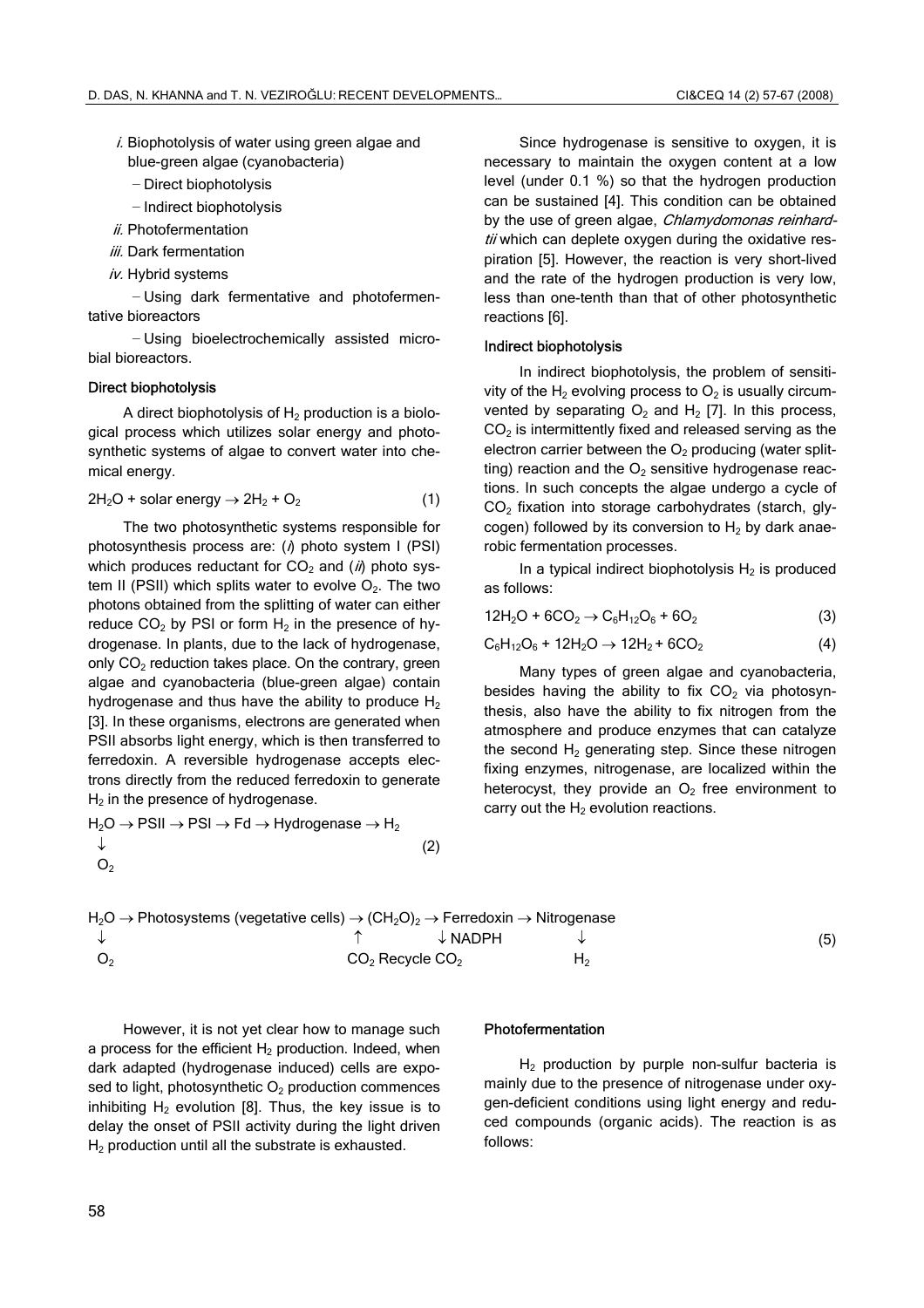$C_6H_{12}O_6 + 12H_2O +$  Light energy  $\rightarrow$  12H<sub>2</sub> + 6CO<sub>2</sub> (6)

The overall biochemical pathways for the photofermentation process can be expressed as follows:  $(CH<sub>2</sub>O)<sub>2</sub> \xrightarrow{\text{NADPH}}$  Ferredoxin  $\rightarrow$  Nitrogenase  $\rightarrow$  H<sub>2</sub>  $\uparrow$  ATP (7)

Photosynthetic bacteria have long been studied for their capacity to produce significant amounts of  $H_2$ [9]. The advantage of their use is in the versatile metabolic capabilities of these organisms and the lack of Photo system II (PSII), which automatically eliminates the difficulties associated with  $O_2$  inhibition of  $H_2$  production. Phototrophic bacteria require an organic or inorganic electron source to drive their photosynthesis. They can utilize a wide range of cheap compounds. These photoheterotrophic bacteria have been found suitable to convert light energy into  $H<sub>2</sub>$  using organic wastes as substrate [9-11] in batch processes [12], continuous cultures [13], or immobilized whole cell system using different solid matrices like carrageenan [14], agar gel [15], porous glass [11], and polyurethane foam [10].

Major bottlenecks of the process involve low photochemical efficiencies (3-10 %). Moreover, inhomogeneity of the light distribution in the reactor also contributes to lowering of the overall light conversion efficiency. This may be overcome by using co-cultures having different light utilization characteristics. The improvement of a photobioreactor design with the increased light diffusing capability may also improve photoconversion efficiency rates. By this process,  $H_2$ yields may further be improved by maintaining a maximal activity of nitrogenase and a minimal activity of hydrogenase, a favorable molar ratio of the carbon source to nitrogen source and the availability of a uniform distribution of light through the culture [16]. The major hindrance in the practical application of this process is a large surface area required to collect light energy, since the construction of such photobioreactors with a large surface/volume ratio for direct absorption of sunlight is expensive. A possible alternative to this might be the utilization of solar collectors [16].

#### Dark fermentation

Dark fermentation is a ubiquitous phenomenon under anoxic or anaerobic conditions. The oxidation of the substrate by bacteria generates electrons which need to be disposed off in order to maintain the electrical neutrality. Under the aerobic conditions  $O<sub>2</sub>$  serves as the electron acceptor while under the anaerobic or anoxic conditions other compounds, such as protons, act as the electron acceptor and are reduced to molecular  $H_2$  [17,18]. Carbohydrates, mainly glucose, are the preferred carbon sources for this process, which predominantly give rise to acetic and butyric acids together with  $H_2$  evolution [19].

$$
C_6H_{12}O_6 + 2H_2O \rightarrow 2CH_3COOH + 2CO_2 + 4H_2
$$
 (8)

$$
C_6H_{12}O_6 + 2H_2O \rightarrow CH_3CH_2COOH + 2CO_2 + 2H_2
$$
 (9)

In this process, glucose is initially converted to pyruvate by the glycolytic pathway. Pyruvate is further oxidized to acetyl-CoA, which can be converted to acetyl phosphate and results in the generation of ATP and the excretion of acetate. This oxidation to acetyl-CoA requires a ferredoxin (Fd) reduction. Reduced Fd is oxidized by hydrogenase which regenerates Fd(ox) and releases electrons as molecular  $H_2$  [19,20]. The overall reaction of the processes can be described as follows:

Pyruvate + CoA +  $2Fd(ox) \rightarrow Acetyl-CoA +$ 

$$
+ 2Fd(\text{red}) + CO_2 \tag{10}
$$

$$
2H^+ + Fd(\text{red}) \to H_2 + Fd(\text{ox})
$$
 (11)

Despite having higher evolution rate, the yield of  $H<sub>2</sub>$  from the fermentation process is lower than that of other chemical/electrochemical processes. Theoretical  $H_2$  yield is 4 mol of  $H_2$ /mol of glucose when the end product is acetic acid, while 2 mol of  $H<sub>2</sub>/mol$  of glucose will be obtained if the metabolic end product is butyric acid. In practice, the yields are low since the end products contain both acetate and butyrate [19]. Besides, as yields increase the reaction becomes thermodynamically unstable. Another constraint of the process is the low conversion efficiencies of the substrate used.

#### Hybrid fermentation technology

### Using dark fermentative and photofermentative bioreactors

Hybrid fermentation technology might be one of the promising routes for the enhancement of  $H_2$  production yields. The synergy of the process lies in the maximum conversion of the substrate which otherwise fails to achieve a complete conversion due to thermodynamic limitations [21]. Thus, in this system the light independent bacteria and photosynthetic bacteria provide an integrated system for maximizing the  $H<sub>2</sub>$  yield [22]. In such a system, the anaerobic fermentation of carbohydrate (or organic wastes) produces intermediates, such as low molecular weight organic acids, which are then converted into  $H_2$  by the photosynthetic bacteria in the second step in a photo-bioreactor. The overall reactions of the process can be represented as: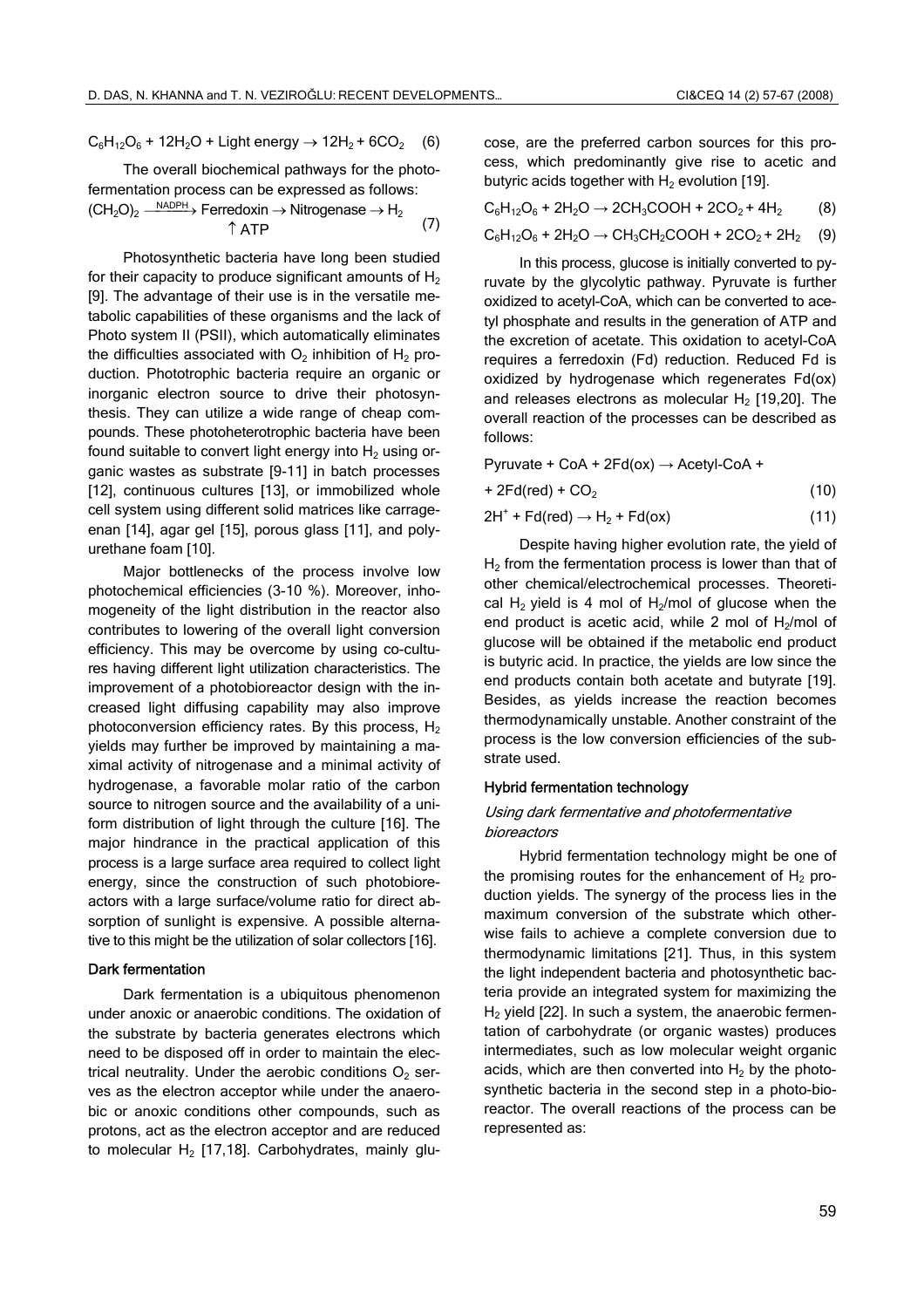i. Stage I. Dark fermentation (facultative anaerobes):

$$
C_6H_{12}O_6 + 2H_2O \rightarrow 2CH_3COOH + 2CO_2 + 4H_2
$$
 (12)

 $ii$ . Stage II. Photo-fermentation (photosynthetic bacteria):

$$
2CH3COOH + 4H2O \rightarrow 8H2 + 4CO2
$$
 (13)

So, theoretically it is evident that using glucose as the sole substrate in the dark anaerobic fermentation, where acetic acid is the predominant metabolite, a total of 12 mol  $H_2$  could be expected in a combined process from one mol of glucose.

#### Using bioelectrochemically assisted microbial bioreactors

Microbial fuel cell (MFC) produces protons and electrons due to the oxidation of the organic matter by the bacteria [23,24]. Protons diffuse through the electrolyte towards the cathode, while the electrons travel around in a circuit to the cathode producing current. At the cathode oxygen reacts with the electrons and protons to form a reduced compound, as water. In a bioelectrochemically assisted microbial reactor (BEAMR),  $H<sub>2</sub>$  is evolved at the cathode [25] using any biodegradable material, including glucose, acetate, proteins, starch and cellulose.

 $C_6H_{12}O_6 + 2H_2O \rightarrow 4H_2 + 2CO_2 + 2CH_3COOH$  (14)

Anode:  $CH_3COOH + 2H_2O \rightarrow 2CO_2 + 8e^- + 8H^+$ (15)

Cathode:  $8H^+ + 8e^- \rightarrow 4H_2$  (16)

At pH 7.0 the voltage that is required to produce H<sub>2</sub> is theoretically −0.61 V ( $V_{cat}$  versus Ag/AgCl) [26]. In practice, the minimum applied voltage to produce H<sub>2</sub> from the bioelectrolysis of acetate has been found to be more than 0.25 V due to ohmic resistance and electrode overpotentials [25] which is still substantially less than 1.8-2.0 V needed for  $H_2$  production via water electrolysis (alkaline conditions) [27]. The BEAMR and MFC systems share many similar characteristics, and therefore many findings for improving the electricity generation in MFCs should be applicable for increasing  $H_2$  production in the BEAMR system.

Each of the processes defined above have their own merits and demerits, however none of the technologies have achieved the level of perfection required for commercial purposes. On the other hand, the basic sciences on which biohydrogen technologies and process development must be based have greatly advanced over the past two decades, with an ever more intimate understanding of the genetics, biochemistry, and physiology of the microbial  $H_2$  metabolism. This fundamental scientific information must now be applied to the development of  $H_2$  production processes that could deliver biohydrogen at acceptable costs. Conversely, we can also identify those approaches that are less promising to allow focusing the limited R&D resources only on the most promising alternatives.

# MAJOR CHALLENGES IN BIOLOGICAL HYDRO-GEN PRODUCTION PROCESSES

Major challenges need to be overcome for the smooth transition from the fossil fuel based economy to the  $H<sub>2</sub>$  energy based economy and may be outlined as follows:

− The yield of H<sub>2</sub> from any of the processes defined above is low for commercial application. The pathways of  $H<sub>2</sub>$  production have not been identified and the reaction remains energetically unfavorable.

− Processing of some biomass feed stock is too costly. There is a need to develop low cost methods for growing, harvesting, transporting and pretreating energy crops and/or biomass waste products.

− There is no clear contender for a robust, industrially capable microorganism that can be metabolically engineered to produce more than 4 mol  $H_2$ /mol of glucose.

− Several engineering issues need to be addressed which include the appropriate bioreactor design for  $H<sub>2</sub>$  production, difficult to sustain steady continuous  $H_2$  production rate in the long term, scale-up, preventing interspecies  $H_2$  transfer in non sterile conditions and separation/purification of  $H<sub>2</sub>$ .

− Sensitivity of hydrogenase to O<sub>2</sub> and H<sub>2</sub> partial pressure severely disrupts the efficiency of the processes and adds to the problems of lower yields.

− Insufficient knowledge on the metabolism of  $H_2$  producing bacteria and the levels of  $H_2$  concentration tolerance of these bacteria.

− A lack of understanding on the improvement of economics of the process by integration of  $H_2$  production with other processes.

# SCIENTIFIC ADVANCEMENTS MADE AND TECH-NICAL BREAKTHROUGHS REQUIRED

To overcome the above bottlenecks a number of scientific advances and technical breakthroughs are required.

#### Genetic modification of the microorganism

The achievement of higher yields is a critical research objective for the sustenance of  $H_2$  as the dream fuel of the future. Biohydrogen productivities of 605 mg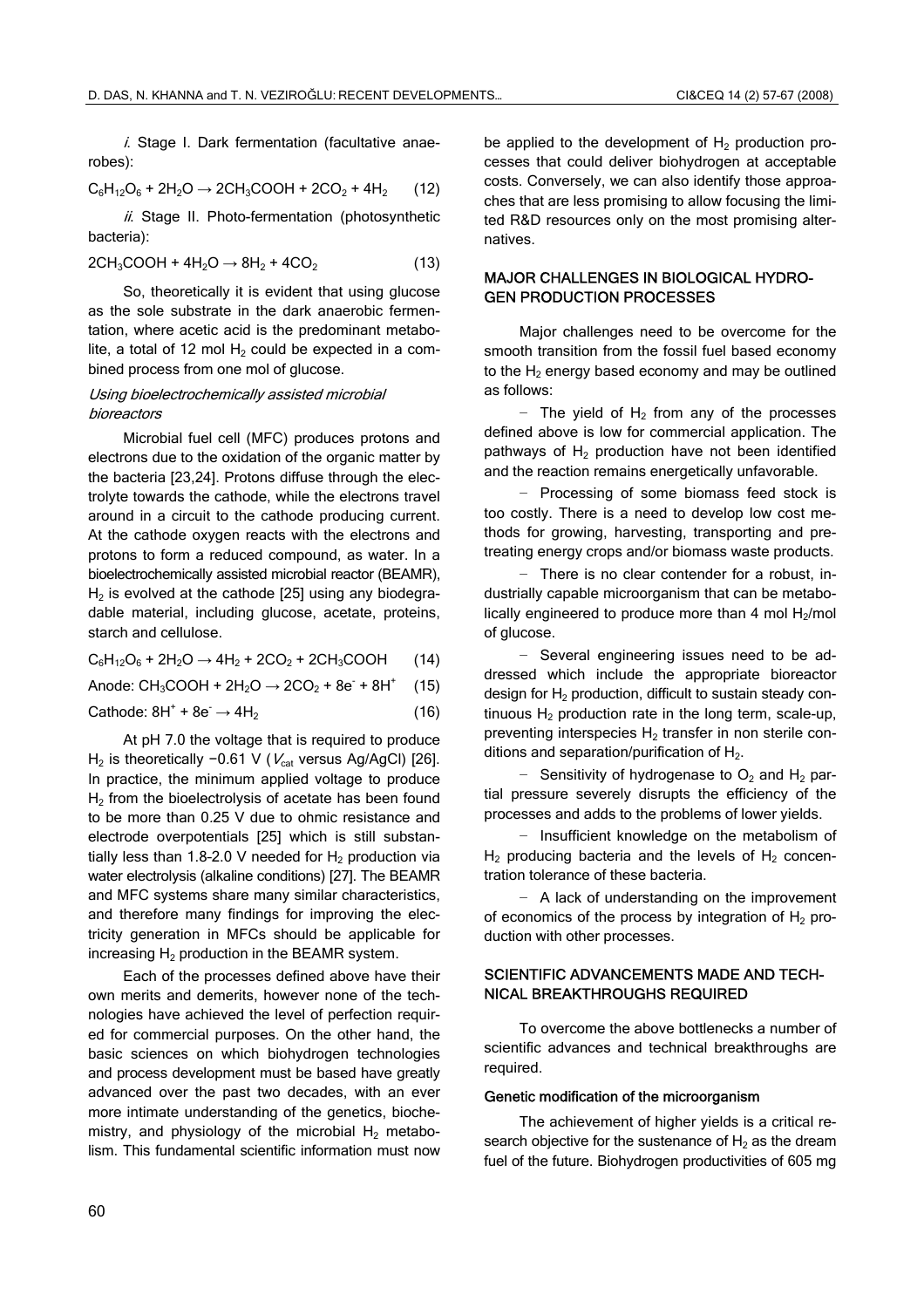H<sub>2</sub> h<sup>-1</sup> l<sup>-1</sup> by an undefined consortium is the highest productivity that has been reported so far [28]. But this process is still not commercially viable [29]. Various strategies have therefore to be applied both at the fermentative and genetic level to improve  $H_2$  production rates and yields.

Today, genetic engineering is the key area of focus for the improvement of strains for  $H_2$  production. In photosynthetic bacteria the presence of pigments hinders the intensity of the light in the photobioreactor. An approach for the improvement of  $H<sub>2</sub>$  production by photosynthetic bacteria, therefore, would be to control the photosynthetic protein expression to allow efficient absorption of the light energy [30]. A purple bacterium R. sphaeroides is a strong  $H_2$  producer [31]. However, the light absorption by the bacterial cells reduces the penetration of light into the photobioreactor and suppresses the  $H_2$  production rate [32]. Towards this end, Miyake et al. [31] proposed a method for the enhancement of the bacterial light-dependent  $H_2$  production by altering the light harvesting (LH1/LH2) ratio of Rhodobacter sphaeroides RV. A model mutant strain, P3, was obtained by UV irradiation from the wild strain (RV). The amount of bacteriochlorophyll in LH1 was reduced to 35 % and that in LH2 was enhanced to 140 % in P3 compared to RV. This resulted in 1.4 times higher  $H_2$  production rates in P3 than RV [31].

Despite the access to new genetic engineering tools there is a practical limit to the number of heterologous genes that can be expressed and controlled by antibiotic resistance. To bypass the need for multiple plasmids Akhtar et al. demonstrated the convergence of all the hyd genes of C. acetobutylicum onto a single plasmid in the form of a synthetic  $hrdF-hyd$ E-hyd G-hydA operon [33]. The significance and the applicative value of the development of the synthetic operon can be best understood in the broad scheme of metalolic engineering [34].

In another approach, it may be possible to harness the key metabolic network of the high  $H_2$  producing organisms, to alternate the model hosts like E. coli which grows much faster under the easily commercializable conditions so as to proceed from a laboratory model to a practically applicable strain.

At this moment, the acceptability of genetically modified microorganisms is a challenge because of the possibility of horizontal gene transfer [35]. However, this can be ruled out by chromosomal integration and the elimination of plasmids containing antibiotic markers with available molecular tools [36].

# Improvement of  $H_2$  yield by using metabolically engineered organisms

Metabolic engineering involves genetically modified microorganisms to target and manipulate enzymatic, regulatory, or transport pathways that impact a particular microbial process such as  $H_2$  production. Recent success in genome sequencing and a gene expression analysis has enhanced the ability to engineer microorganisms for specific metabolic tasks.

The study of physiology of genetically modified photosynthetic microorganisms has shown that the electron flux can be redirected to the bidirectional [NiFe]-hydrogenase as demonstrated in a *ndhB* mutant (defective in the type I NADPH-dehydrogenase complex) of *Synechocystis* and that a change in carbon metabolism in mutants of Rhodobacter capsulatus can affect the flow of the reducing equivalent from organic substrates to nitrogenase [37]. Increasing the flux through an existing pathway or redirecting the enzyme-catalyzed reactions is an approach referred to as metabolic engineering.

It is well known that organic acids synthesized during microbial metabolism decrease the  $H_2$  producing efficiency of the microorganism since too low pH conditions force the microorganism to reduce the concentration of  $H^+$  thereby inhibiting the production of H<sub>2</sub>. Kumar et al. have shown that the improvement in the yield of  $H<sub>2</sub>$  can be significantly achieved through redirection of the metabolic pathways by blocking formation of alcohol and some organic acids in *Ente*robacter cloacae IIT-BT 08. The double mutant with defects in both alcohol and organic acid formation pathways was shown to give the yields of 3.8 mol/mol of glucose which is very close to the theoretical yield of 4 mol/mol glucose [38].

Several studies show that  $H_2$  production can be increased by directing the carbon flow into synthesis of formate. Yoshida et al. [39] have experimentally proved that faster induction of the enzyme formate  $H_2$ lyase (FHL) is possible by elimination of lactate and succinate formation. Increased yields from 1.08 mol/mol glucose to 1.82 mol/mol glucose in the  $E$ . coli SR15 strain lacking lactate and succinate production have been achieved [39].

Metabolic engineering may target the increase of the  $H_2$  yield by increasing the substrate utilization efficiency of the organisms. Cellulose is found in abundance on the earth and may prove to be an apt substrate for biohydrogen production. Recently, the cellulose-degrading capabilities of C. cellulolyticum was improved by the heterologous expression of pyruvate decarboxylase and alcohol dehydrogenase from Zy-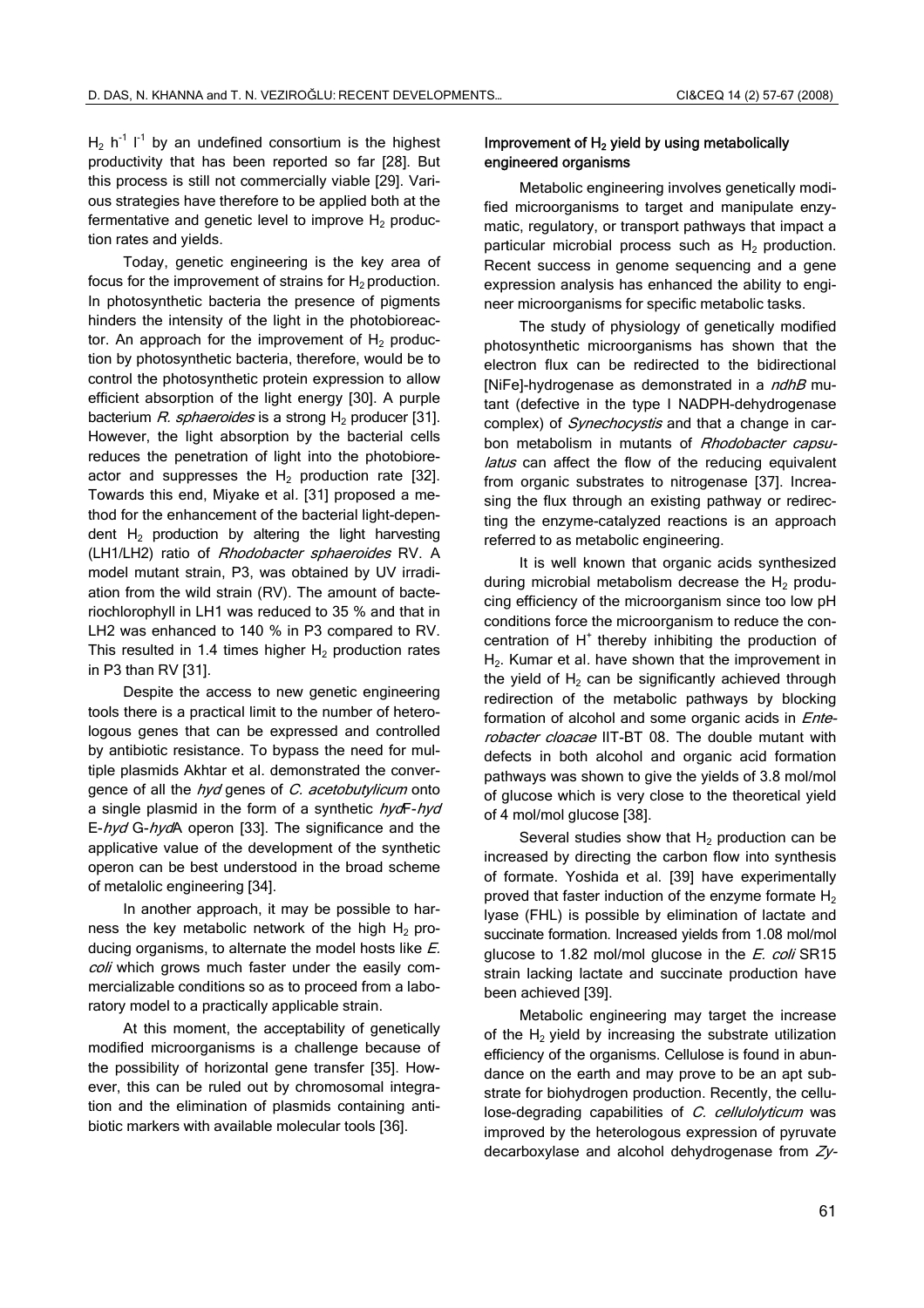momonas mobilis [40]. This metabolic engineering approach lowered the excess pyruvate accumulation generated from cellulose break down and thereby effecttively reduced the toxic effect of pyruvate build-up.

So, by understanding which metabolic pathways contribute and regulate the  $H_2$ -production, elimination of hydrogen-consuming reactions may be targeted to sustain and regulate the  $H_2$  production rates. Detailed studies can be conducted to use genetic tools to overcome the metabolic barrier by manipulating the electron flux in  $H_2$  producing organisms. The development of microbes that ferment multiple sugars, or which can directly utilize the naturally abundant sugars cellulose/hemicellulose, can be targeted. Moreover, computed models can be constructed to guide metabolic engineering, for example, models to identify control points for manipulating the flow of electrons to hydrogenase or to predict how cellular activity may impact  $H_2$  yields.

#### Engineering of hydrogenases

Hydrogenase is the key enzyme of the biological  $H<sub>2</sub>$  production process. It can be classified into three types [NiFe]-hydrogenase, [Fe]-hydrogenase and metal free hydrogenase. Out of these [NiFe]-hydrogenase is an uptake hydrogenase found in both aerobic and anaerobic microorganisms while [Fe]-hydrogenases preferentially catalyze  $H_2$  reduction in anaerobic microorganisms [41].

The presence of uptake hydrogenases appears to consume and reuse the  $H<sub>2</sub>$  gas, resulting in a decrease in net  $H_2$  production. Since uptake hydrogenases seem to decrease the efficiency of the process, genetic engineering should target to eliminate or mutate the gene responsible for the production of uptake hydrogenase. This may be achieved by insertional inactivation of the gene [42] site directed mutations etc. Today, the development of [NiFe]-hydrogenase uptake negative mutant is one of the key research areas.

Some nitrogen-fixing cyanobacteria are potential candidates for  $H_2$  production.  $H_2$  production by nitrogenase is, however, an energy-consuming process due to hydrolysis of many ATP molecules. On the other hand, hydrogenase-dependent  $H_2$  production by cyanobacteria and green algae is "economic" with respect to energy requirements (no ATP requirements). This mechanism of  $H_2$  production is not however sustainable under light conditions due to the inactivation of hydrogenase by  $O<sub>2</sub>$ . During biophotolytic  $H_2$  production,  $O_2$  is released from the water-splitting reaction; thus, engineering hydrogenases with a sufficient activity and  $O<sub>2</sub>$  tolerance will be needed. Engineered hydrogenases then could be used under optimal conditions for  $H_2$  production. In regard of this, Siebert et al. demonstrated that an in vivo mutagenesis and selection approach resulted in a 10-fold increase in  $O<sub>2</sub>$  tolerance for the *Chlamydomonas rein*hardtii hydrogenase [43].

Hydrogenases are the key enzymes of the process thus over-expression of the enzymes may lead to the increased yields of  $H_2$ . In fact, a 1.7-folds increase in  $H<sub>2</sub>$  production over the wild type was achieved in  $C<sub>2</sub>$ . paraputrificum M-21 strain by over-expression of the hydA gene encoding the [Fe]-hydrogenase [44].

For further improvements, advanced techniques for visualizing different stages of hydrogenase assembly or monitoring a hydrogenase activity in living cells, in vivo, will be critical for the building of predictive models that can be used to engineer hydrogenases.

### Development of improved bioreactor design

The performance of bioreactors needs to be monitored, especially under the conditions of industrial H<sub>2</sub> production for robust, reliable performance and high sustained  $H_2$  yields. Problems that need to be addressed include: a combinatorial screening of enzymes, kinetic study of the enzymatic activity, and the development of synthetic analogs of enzymes. Different types of bioreactors have already been reported for different biological  $H_2$  production processes, e.g. a multi-layer bioreactor, UASB, a rhomboidal reactor etc. (Table 2). However, the major problem lies in the gas-hold up, which decreases the working volume of the reactor to a great extent. This can be partially overcome by using a rhomboidal bioreactor [52]. A light distribution in the photobiological reaction can be improved by using a multi-layer photo-bioreactor [45].

#### Innovative methods by studying system economics

Since the substrate conversion efficiency of the dark fermentation process is low, the process can be made more economical by combining it with other processes that can further utilize the spent medium. The research on various such integrated systems has already been initiated. For instance, the combination of photosynthetic and anaerobic bacteria can provide an integrated system for maximization of  $H<sub>2</sub>$  yields [43]. In such a system, anaerobic fermentation of carbohydrate (or organic wastes) which produces intermediates, such as low-molecular weight organic acids, can be converted to  $H_2$  by photosynthetic bacteria in the second step by using a photobioreactor. Lee et al. have studied the combination of purple nonsulfur (PNS) photosynthetic bacteria and anaerobic bacteria for the efficient conversion of wastewater into  $H<sub>2</sub>$  [53]. In another study, Kim et al. combined dark fermentation with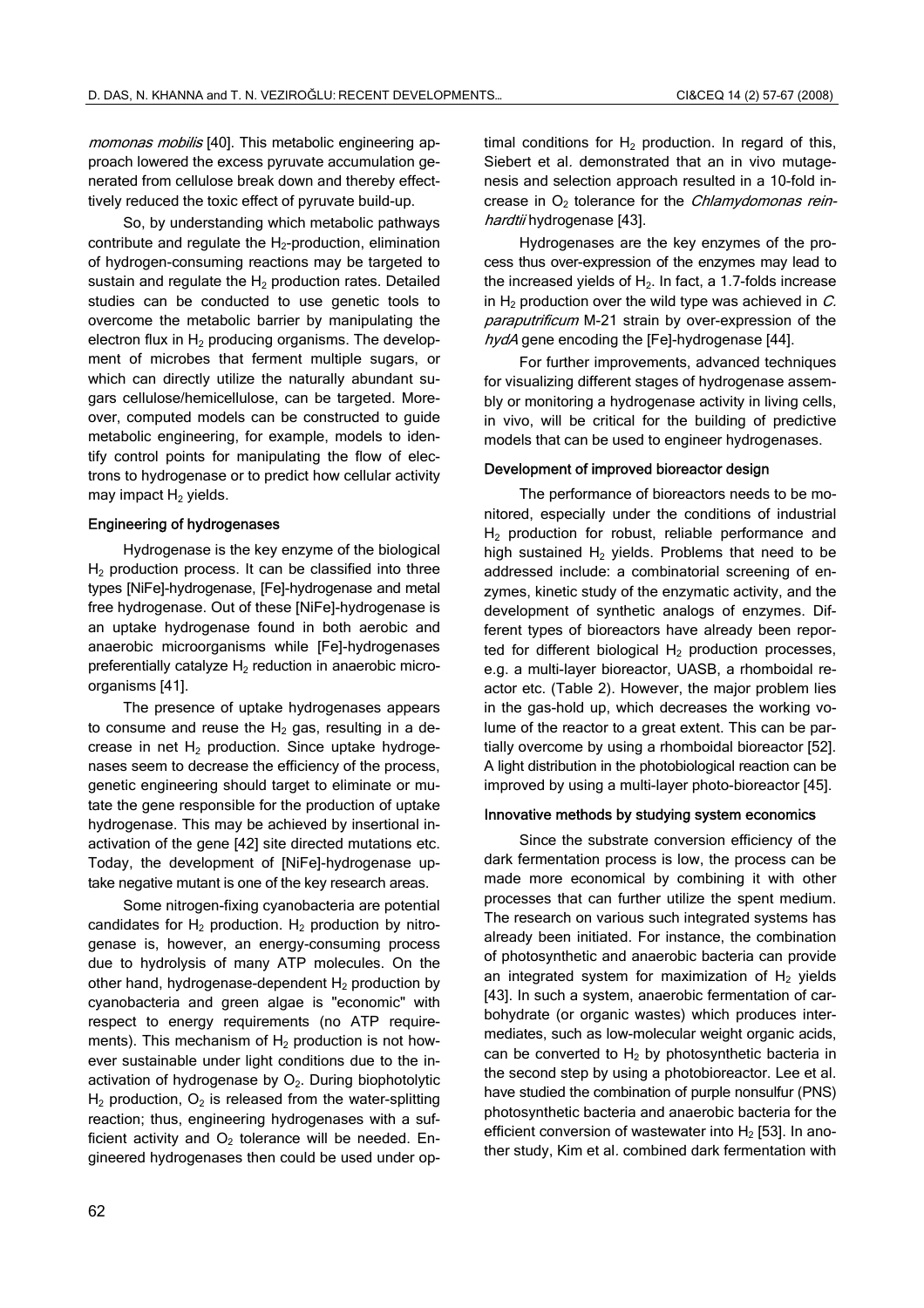photo-fermentation to improve  $H_2$  productivity from the food processing wastewater and sewage sludge [54]. Similar studies have been reported by Nath et al. using glucose as a substrate in the dark fermentation process, and the spent medium from this process has been used as a substrate for anoxygenic phototrophic PNS bacteria, Rhodopseudomonas palustris for  $H_2$  production by photo-fermentation process [19]. The maximum yield reported for such two stage processes is 7.1 mol  $H_2$ /mol of glucose against the theoretical maximum of 12 mol  $H_2$ /mol of glucose. Thus, it has been observed that  $H_2$ -production can be significantly improved by using two-stage processes (Table 3).

Table 2. Performances of modified bioreactor and solid matrices for the  $H_2$  production

| Microorganisms                             | Raw materials                              | Type of modification                              | Maximum rate of $H_2$<br>production, ml $H_2$ $\Gamma^1$ h <sup>-1</sup> | Reference |
|--------------------------------------------|--------------------------------------------|---------------------------------------------------|--------------------------------------------------------------------------|-----------|
| Rhodobacter<br><i>sphaeroides</i> RV       | Basal medium with lactate and<br>glutamate | Multi-layered photobioreactor (MLPR)              | 2000*                                                                    | 45        |
| Rhodopseudomonas<br><i>palustris</i> WP3-5 | Acetate                                    | Internal optical fiber illumination               | 44.0                                                                     | 46        |
| Sewage sludge                              | Sucrose                                    | Fixed bed bioreactor with activated<br>carbon     | 1320                                                                     | 47        |
| Activated sludge and<br>digested sludge    | Glucose                                    | Anaerobic fluidized bed reactor                   | 2360                                                                     | 48        |
| Anaerobic sludge                           | Sucrose                                    | Polymethy methacrylate(PMMA)<br>immobilized cells | 1800                                                                     | 49        |
| Sludge from wastewater<br>treatment plant  | Sucrose                                    | Carrier-induced granular sludge bed<br>(CIGSB)    | 9310                                                                     | 50        |
| Sludge from wastewater<br>treatment plant  | Sucrose                                    | Fluisized bed reactor (FBR)                       | 1321.6                                                                   | 51        |
| Enterobacter cloacae<br>IIT-BT 08          | Sucrose                                    | Rhomboidal bioreactor                             | 1732                                                                     | 52        |
| *ml m <sup>-2</sup> h <sup>-1</sup>        |                                            |                                                   |                                                                          |           |

Table 3. Comparison of different two-stage processes for hydrogen production

| Microorganisms used                                                                 | Raw materials                                 | Maximum oganic acid<br>concentration, mg I <sup>-1</sup> | Maximum H <sub>2</sub> yield<br>mol H <sub>2</sub> /mol of glucose | Rate of $H_2$ production<br>ml $H_2$ $I^1$ h <sup>-1</sup> | Reference |
|-------------------------------------------------------------------------------------|-----------------------------------------------|----------------------------------------------------------|--------------------------------------------------------------------|------------------------------------------------------------|-----------|
| Activated sludge and<br>Rhodobacter sphaeroides<br>O.U.001                          | Olive mill wastewater                         |                                                          |                                                                    | 8.1                                                        | 55        |
| Lactobacillus delbrueckij and<br>Rhodobacter sphaeroides RV                         | Glucose                                       | 16 mM acetic acid and<br>10 mM lactic acid               | 7.1                                                                |                                                            | 56        |
| Escherichia coli HD701 and<br>Rhodobacter sphaeroides<br>O.U.001                    | Glucose                                       | 20 mM acetate, 15 mM<br>lactate, 3 mM<br>succinate       |                                                                    | 5.2                                                        | 57        |
| Clostridium butyricum NCIB<br>9576 and Rhodobacter<br><i>sphaeroides</i> E15-1      | Makkoli wastewater                            |                                                          |                                                                    | 16                                                         | 54        |
| Rhodobacter sphaeroides<br>O.U.001 and Halobacterium<br>salinarum                   | Basal medium with<br>lactate and<br>glutamate |                                                          |                                                                    | 27                                                         | 58        |
| Enterobacter cloacae DM11<br>and Rhodobacter sphaeroides<br>O.U.001                 | Glucose                                       | 2,500 mg/l of VFA                                        | 5.3                                                                |                                                            | 19        |
| Closdridium butyricum &<br>Enterobacter aerogenes HO-39<br>and Rhodobacter sp. M-19 | Starch<br>manufacturing<br>wastes             |                                                          | 7.2                                                                |                                                            | 59        |

In the second approach,  $H_2$  and methane production can be linked through a two-stage process. In the first process,  $H_2$  can be recovered during hydrolysis and fermentation of organic matter while in the second process the spent media may be utilized for the generation of methane [60].

In another approach, a microbial fuel cell technology may be economized. In this technology bacteria are used directly to generate electricity. Complete utilization of the carbohydrate content in the wastewater may thus be achieved by using the spent media obtained after  $H_2$  production for the generation of electricity through a microbial fuel cell.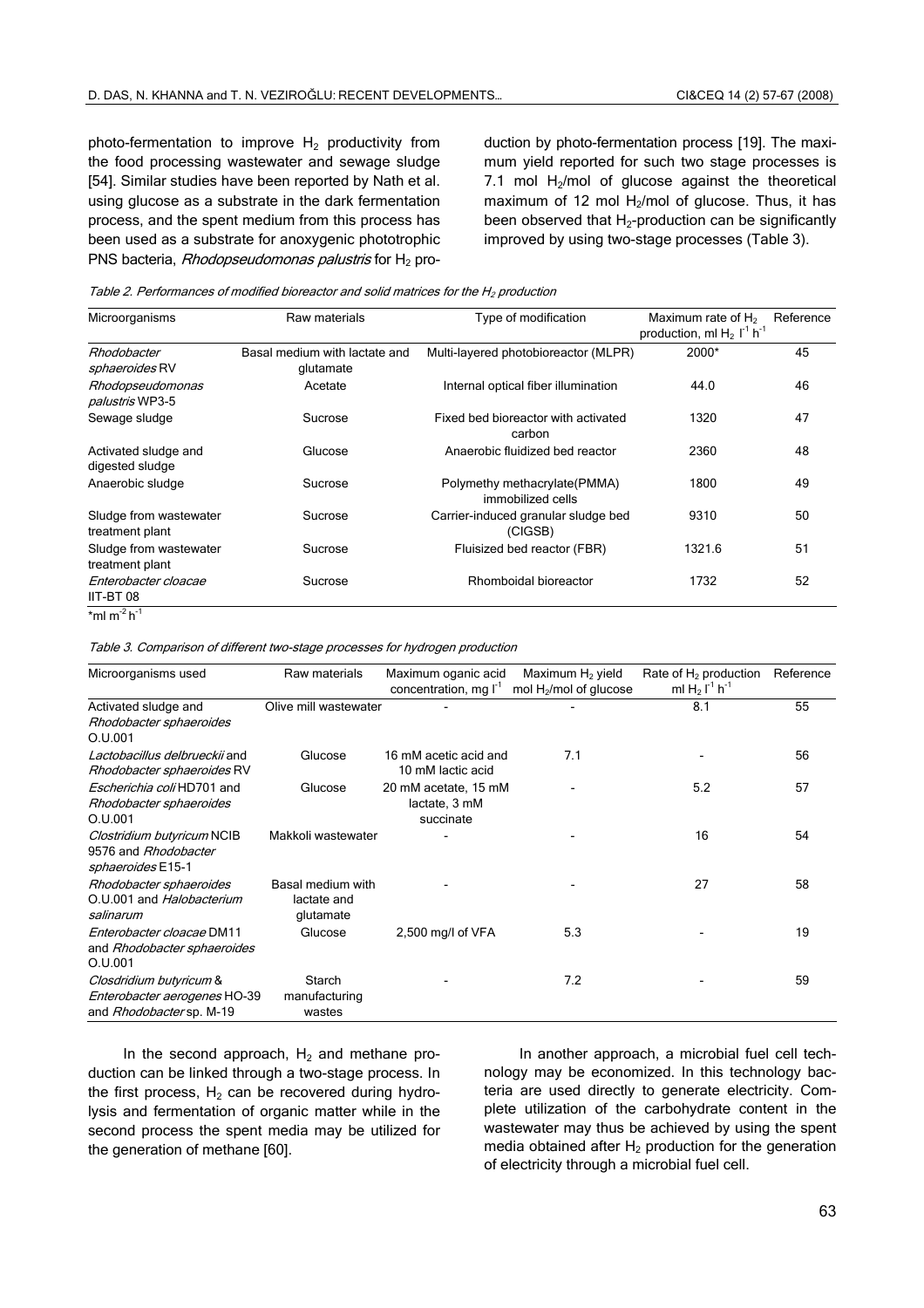# Molecular profiling to provide an overall view of cellular activity during hydrogen production

Ameliorations in computational capabilities and large-scale molecular profiling techniques (transcripttomics, proteomics, metabolomics) is needed to obtain an overall view of microbial  $H_2$  production. These computational analyses can guide experimental investigations by defining the gene regulatory networks involved in  $H_2$  production. Hence, the pathways that get triggered or deactivated can be identified for multiple organisms under the varying condition to find the most optimal conditions and most suited organism for  $H<sub>2</sub>$  production.

#### Use of cheaper raw material

Raw materials add to the cost of biohydrogen production processes. The main criteria for the selection of a substrate for  $H_2$  production are its availability, cost, carbohydrate content and biodegradability [61]. Currently, the cost of  $H_2$  generated from biological processes is very high (Table 4). Strategies should therefore be developed to effectively lower the cost of  $H<sub>2</sub>$  production. This can be achieved by either using the low cost substrate or finding a means to effecttively utilize the 67-85 % of the unused spent media [60]. Commercially produced food products, such as corn and sugar are not economical for  $H_2$  production [7]. However, solid organic wastes from agricultural crops, industrial processes and domestic waste water represent a valuable resource for the energy production. Starch based wastewater has great potentiality for the  $H_2$  production [66]. Disposal of these wastes is an economic load on the society. Therefore, its utilization in the generation of an energy carrier will greatly add to economize the process. Besides, the development of low cost techniques is also required for harvesting, pre-processing and pre-treatment of biomass. Recently, it has been observed that the sewage sludge in combination with cane molasses improves the  $H<sub>2</sub>$  yield of the process to a great extent [67].

Table 4. Comparison of the energy conversion efficiency and unit cost of various biological hydrogen production processes with that of conventional processes

| Name of the process                         | Raw materials           | Energy conversion<br>efficiency | Unit cost of energy content of the fuel<br>US \$/MBTU | Reference |
|---------------------------------------------|-------------------------|---------------------------------|-------------------------------------------------------|-----------|
| Photobiological hydrogen                    | $H2O$ and organic acids | 10                              | 10                                                    | 60        |
| Fermentative hydrogen                       | Molasses                | 28.34                           | 30                                                    | 63        |
| Fast pyrolysis for hydrogen<br>production   | Coal. biomass           | $\overline{\phantom{a}}$        | 4                                                     | 64        |
| $H2$ from advanced electrolysis             | H <sub>2</sub> O        |                                 | 11                                                    | 64        |
| $H2$ from thermal decomposition<br>of steam | H <sub>2</sub> O        |                                 | 13                                                    | 64        |
| $H2$ from photochemical                     | Organic acids           |                                 | 21                                                    | 64        |
| Fermentative ethanol                        | Molasses                |                                 | 31.5                                                  | 65        |
| Gasoline                                    | Crude petroleum         |                                 | 6                                                     | 64        |

#### Pilot plant studies

Very little information is available on the pilot plant studies for the biological  $H_2$  production. A pilot plant of 1.48  $m^3$  capacity was studied continuously for 200 days [68]. The  $H_2$  bio-producing reactor (HBR) system was operated under the organic loading rates (OLR) of 3.11-85.57 kg of COD  $m<sup>-3</sup> d<sup>-1</sup>$  with molasses as the substrate. Both biogas and  $H_2$  yields increased with OLR at the range of 3.11-68.21 kg of COD  $m^{-3} d^{-1}$ , but decreased at high OLR (68.21-85.57 kg of COD  $m^3 d^1$ ). The biogas is mainly comprised of  $CO<sub>2</sub>$  and  $H<sub>2</sub>$ . The biogas contains 40 to 52 % v/v. A maximum  $H_2$  production rate of 5.57 m $^3$  of H<sub>2</sub> m $^{\text{-3}}$ d $^{\text{-1}}$ , with a specific H<sub>2</sub> production rate of 0.75  $\text{m}^3$  of H<sub>2</sub>/kg of MLVSS per day, was obtained in the bioreactor. The  $H_2$  yield was 26.13 mol/kg of COD removed within OLR range of 35-55 kg of COD  $m^{-3} d^{-1}$ . In addition, it is reported that the hydrogen yield is affected by the presence of ethanol and acetate in the liquid phase, and the maximum  $H<sub>2</sub>$  production rate occurred while the ratio of ethanol to acetate was close to one [68]. Ethanol-type fermentation was favorable for  $H_2$  production [65]. One pilot plant of capacity 800 dm<sup>-3</sup> is in operation at the Indian Institute of Technology Kharagpur using immobilized whole cell (E. cloacae IIT-BT 08) bioreactor (Fig. 1). The rate of  $H<sub>2</sub>$  production of the bioreactor is comparable with that of the bench scale data (77.3 mmol  $H_2$  l<sup>-1</sup> h<sup>-1</sup>) [52].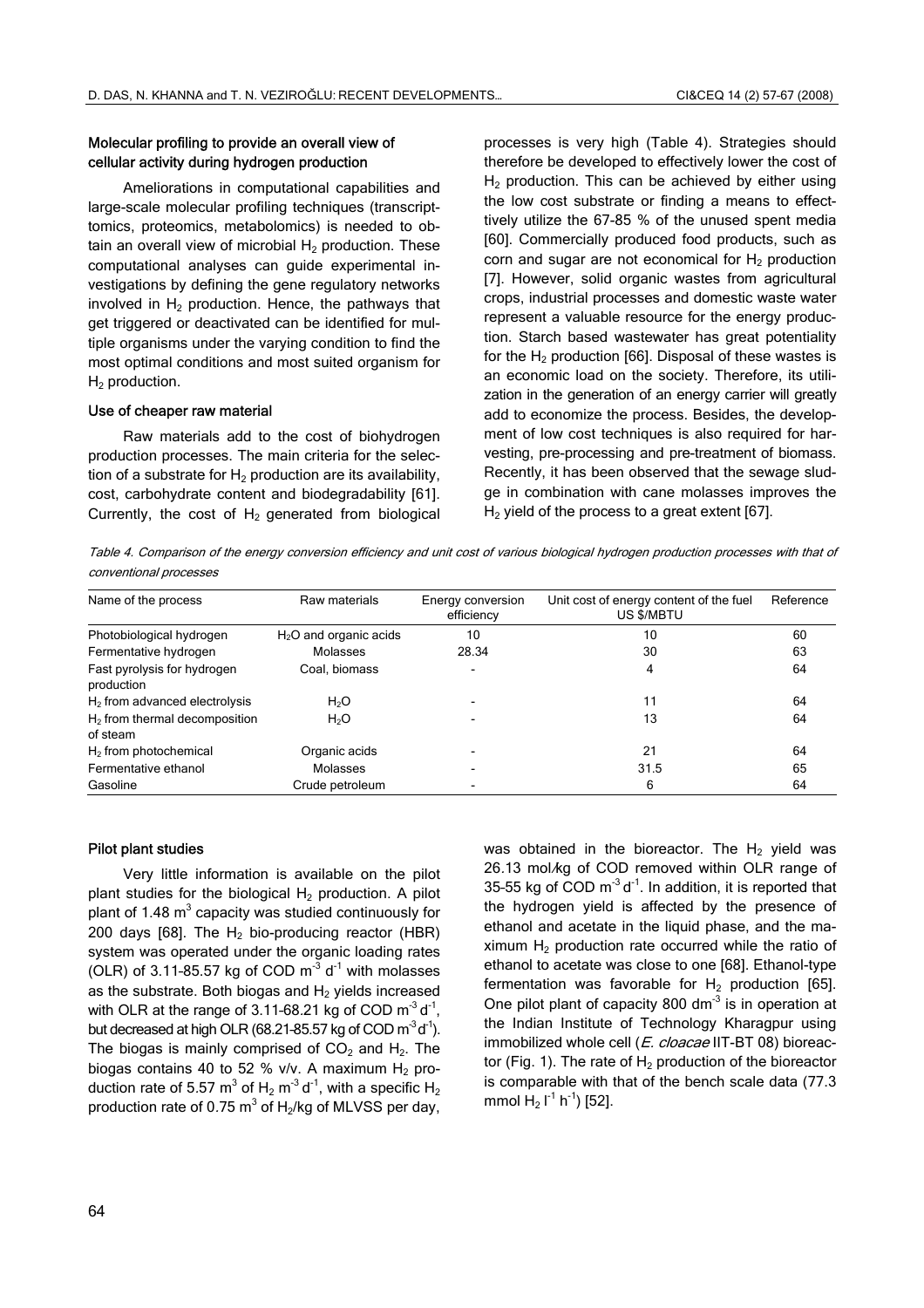

Fig. 1. Pilot plant studies (800 dm<sup>-3</sup>) at Indian Institute of Technology Kharagpur, India, using immobilized Enterobacter cloacae IIT-BT 08 for hydrogen production from cane molasses.

### **CONCLUSION**

Biological  $H_2$  production is the most challenging area of biotechnology with respect to environmental problems. A challenging problem in establishing biohydrogen as a source of energy is the renewable and environmentally friendly generation of large quantities of  $H_2$  gas. However, two major aspects need indispensable optimization, viz., a suitable renewable biomass/wastewater and ideal microbial consortia that can convert this biomass efficiently to  $H<sub>2</sub>$ . Comparative studies on the available processes indicate that biohydrogen production requires greater improvement on the process mainly with respect to  $H<sub>2</sub>$  yield from the cheaper raw materials. The future of biological  $H_2$ production depends not only on research advances, i.e., the improvement in efficiency through genetically engineered microorganisms and/or the development of bioreactors, but also on economic considerations (the cost of fossil fuels), social espousal and the development of  $H<sub>2</sub>$  energy systems.

# FUTURE GOAL

Several research groups have already carried out significant progress on biological  $H_2$  production processes, but still the economy of the process is not attractive as compared to the conventional  $H_2$  production processes. In order to make the process more economically viable the following points require immediate attention:

 $i$  the improvement of  $H_2$  yield of the processes using cheaper raw materials;

 $ii$ , the development of the mixed microbial consortium or the metagenomic approach may be used to develop the efficient microbial strain for the better utilization of industrial wastewater, which has different carbon content;

iii. in two stage processes, the major bottleneck lies in the scaling up of the photo-fermentation process. The improvement of these processes will definitely improve overall  $H_2$  yields, as well as the economy of the process.

#### Nomenclature

ADP – Adenosine diphosphate;

ATP – Adenosine triphosphate;

BEAMR – Bioelectrochemically assisted microbial reactor;

CEM – Cation exchange membrane;

CoA – Coenzyme A (β-mercaptoethylamine + pantothenic acid + ADP with 3'-phosphate group);

CSTR – Continuous stirred tank reactor;

Fd(ox) – Ferredoxin (oxidised form);

Fd(red) – Ferredoxin (reduced form);

MFC – Microbial fuel cell;

MLVSS – Mixed liquor volatile suspended solids;

NADPH – Nicotinamide adenine dinucleotide phosphate (reduced form);

OLR - Organic loading rate, kg of COD  $m<sup>-3</sup> d<sup>-1</sup>$ ;

PBR – Packed bed reactor;

PNS – Purple non-sulfur;

PSI – Photosystem-I;

PSII – Photosystem-II;

UASB – Upflow anaerobic sludge blanket.

#### **REFERENCES**

- [1] Y. Suzuki, Int. J. Hydrogen Energy. **7** (1982) 227-230
- [2] K. Nath, D. Das, Curr. Sci. 85 (2003) 265
- [3] M. Ni, D. Y. C. Leung, M. K. H. Leung, K. Sumathy, Fuel Process Tech. 87 (2006) 461
- [4] P. C. Hallenbeck, J. R. Benemann, Int. J. Hydrogen Energy 27 (2002) 1185
- [5] A. Melis, L. P. Zhang, M. Forestier, M. L. Ghirardi, M. Seibert, Plant Physiol. 122 (2000) 127
- [6] J. R. Benemann, J. Appl. Phycol. 12 (2000) 291
- [7] J. R. Benemann, Nat Biotechnol. 14 (1996) 1101
- [8] M. L. Ghirardi, P. W. King, M. C. Posewitz, P. C. Maness, A. Fedorov, K. Kim, J. Cohen, K. Schulten, M. Seibert, Biochem. Soc. Trans. 33 (2005) 70
- [9] J. R. Bolton, Sol. Energy 57 (1996) 37
- [10] A. S. Fedorov, A. A. Tsygankov, K. K. Rao, D. O. Hall, Biotechnol.Lett. 20 (1998) 1007
- [11] A. A. Tsygankov, Y. Hirata, M. Miyake, Y. Asada, J. Miyake, Ferment. Bioeng. 77 (1994) 575
- [12] H. Zurrer, R. Bachofen, Appl. Environ. Microbiol. 37 (1979) 789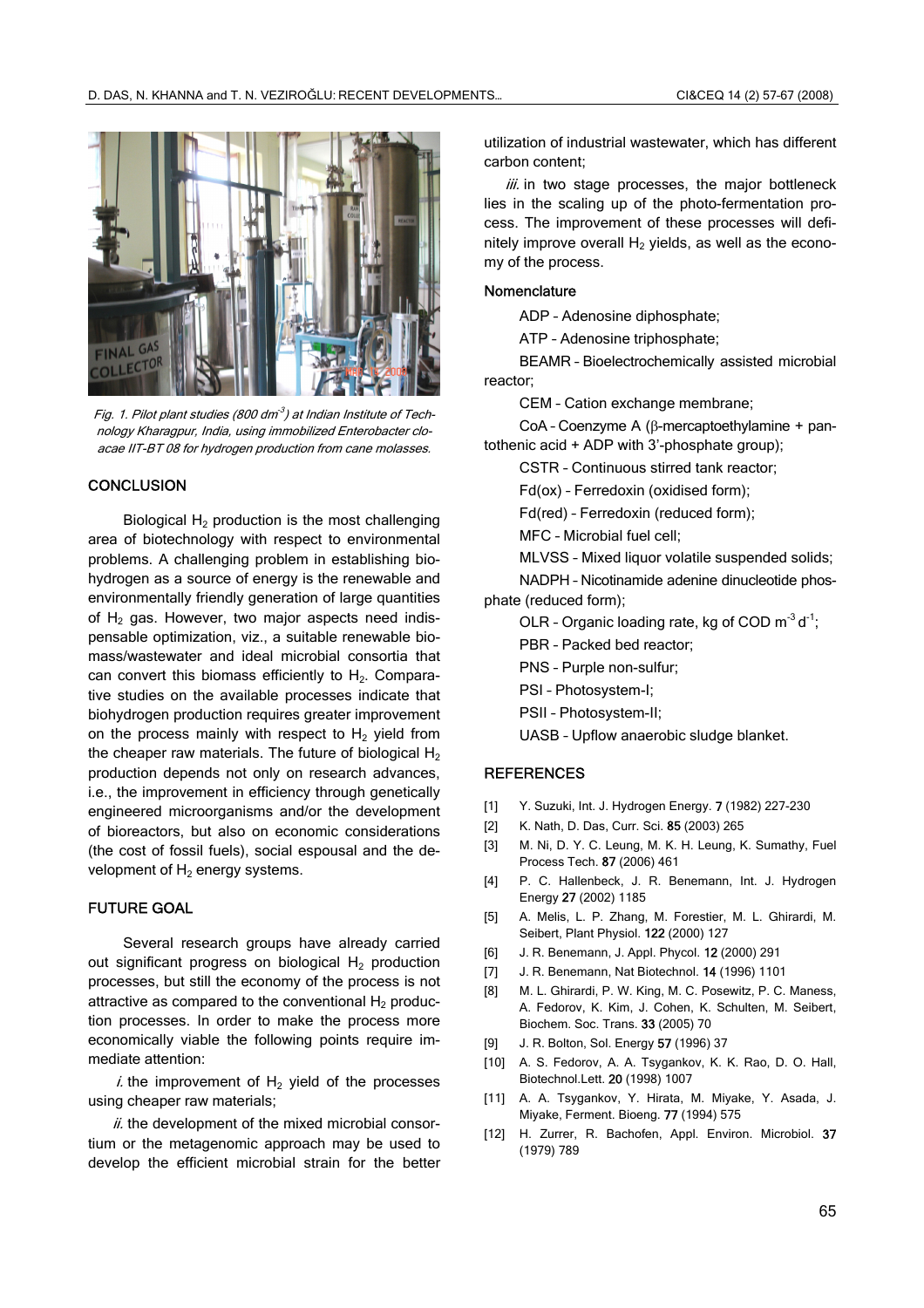- [13] E. Fascetti, O. Todini, Appl. Microbiol. Biotechnol. 22 (1995) 300
- [14] N. Francou, P. M. Vignais, Biotechnol. Lett. 6 (1984) 639
- [15] M. Vincenzini, R. Materassi, C. Sili, G. Florenzano, Int. J. Hydrogen Energy 11 (1986) 623
- [16] K. Nath., D. Das, J. Sci. Ind. Res. 63 (2004) 729
- [17] D. Das, T. N. Veziroglu., Int. J. Hydrogen Energy 26 (2001) 13
- [18] D. B. Levin, L. Pitt, M. Love, Int. J. Hydrogen Energy 29 (2004) 173
- [19] K. Nath, D. Das., Appl. Microbiol. Biotechnol. 68 (2005) 533
- [20] K. Nath, D. Das., Appl. Microbiol. Biotechnol. 65 (2004) 520
- [21] K. Nath, D. Das., Ind. Biotechnol. 2 (2006) 44
- [22] H. Yokoi, S. Mori, J. Hirose, S. Hayashi, Y. Takasaki, Biotechol. Lett. 20 (1998) 890
- [23] M. Ishikawa, S. Yamamura, Y. Tamkamura, K. Sode, E. Tamiya, M. Tomiyama, Int. J. Hydrogen Energy 31 (2006) 1484
- [24] F. Schotz, U. Schroder, Nature Biotechnol. 21 (2003) 3
- [25] H. Liu, S. Got, B. E. Logan, Environ. Sci. Technol. 39 (2005) 4317
- [26] M. T. Madigan, J. M. Martinko, J. Parker, Brock biology of microorganisms, 10th ed., Pearson Education, Inc., Old Tappan, NJ, (2003), pp. 103-114
- [27] J. Ditzig, H. Liu, B. E. Logan, Int. J. Hydrogen Energy 32 (2007) 2296
- [28] K. S. Lee, Y. S. Lo, Y. C. Lo, P. J. Lin, J. S. Chang, Biotechnol. Lett. 25 (2003) 133
- [29] A. Yoshida, T. Nishimura, H. Kawaguchi, M. Inui, H. Yukawa, Appl. Environ. Microbiol. 71 (2005) 6762
- [30] J. Miyake, M. Miyake, Y. Asada, J. Biotechnol. 70 (1999) 89
- [31] M. Miyake, M. Sekine, L.G. Vasilieva, E. Nakada, T. Wakayama, T. Y. Asada, J. Miyake, in: BioHydrogen, O. R. Zaborsky, J. R. Benemann, T. Matsunaga, J. Miyake and A. San Pietro, Eds., Plenum Press, New York, (1998), pp. 81-86
- [32] E. Nakada, Y. Asada, T. Arai, J. Miyake, J. Ferment. Bioeng. 80 (1995) 53
- [33] M. K. Akhtar, P. R. Jones, Anal. Biochem. 373 (2008) 170
- [34] B. Wilkinson, J. Micklefield, Nat. Chem. Biol. 3 (2007) 379
- [35] C. D. Vazquez, S. Arriaga, F. Alatriste-Mondragón, A. León-Rodríguez, L. M. Rosales-Colunga, E. Razo-Flores, Rev. Environ. Sci. Biotechnol. 7 (2008) 27
- [36] K. Datsenko, B. Wanner, Proc. Nat. Acad. Sci. 97 (2000) 6640
- [37] L. Cournac, G. Guedeney, G. Peltier, P. M. Vignais, J. Bacteriol. 186 (2004) 1737
- [38] N. Kumar, A. Ghosh, D. Das, Biotechnol. Lett. 23 (2001) 537
- [39] A. Yoshida, T. Nishimura, H. Kawaguchi, M. Inui, H. Yukawa, Appl. Microbiol. Biotechnol. 73 (2006) 67
- [40] E. Guedon, M. Desvaux, H. Petitdemange, Appl. Environ. Microbiol. 68 (2002) 53
- [41] S. C. E. Tosatto, S. Toppo, D. Carbonera, G. M. Giacometti, P. C. Costantini, Int. J. Hydrogen Energy 33 (2008) 570
- [42] H. Masukawa H, M. Mochimaru, H. Sakurai, Appl. Microbiol. Biotechnol. 58 (2004) 618
- [43] M. Seibert, T. Y. Flynn, M. L. Ghiradi, in: Biohydrogen II, J. Miyake, T. Matsunaga, A.S. Pietro, Eds., Pergamon, Elsevier Science, Amsterdam, (2001), pp. 67-77
- [44] K. Morimoto, T. Kimura, K. Sakka, K. Ohmiya, FEMS Microbiol. Lett. 246 (2005) 229
- [45] K. Kondo, T. Wakayama, J. Miyake, Int. J. Hydrogen Energy 31 (2006) 1522
- [46] C. Y. Chen, J. S. Chang, Process Biochem. 41 (2006) 2041
- [47] J. S. Chang, K. S. Lee, P. J. Lin, Int. J. Hydrogen Energy 27 (2002) 1167
- [48] Z.-P. Zhang, J.-H. Tay, K.-Y. Show, R. Yan, D. T. Liang, D.-J. Lee, W.-J. Jiang, Int. J. Hydrogen Energy 32 (2007) 185
- [49] K.-J. Wu, J.-S.Chang, Process Biochem. 42 (2007) 279
- [50] K.-S. Lee, Y.-C. Lo, P.-J. Lin, J.-S. Chang, Int. J. Hydrogen Energy 31 (2006) 1648
- [51] K.-J. Wu, C.-F. Chang, J.-S. Chang, Process Biochem. 42 (2007) 1165
- [52] N. Kumar, D. Das, Enzyme Microbiol. Technol. 29 (2001) 280
- [53] C. M. Lee, P. C. Chen, C. C. Wang, Y. C. Tung, Int. J. Hydrogen Energy 27 (2002) 1308
- [54] M. S. Kim, K. W. Moon, S. K. Lee, in: Biohydrogen II, J. Miyake et al., Eds., Elsevier, Amsterdam, (2001), pp. 263–272
- [55] E. Eroglu, I. Eroglu, U. Gunduz, L. Turker, M. Yucel, Int. J. Hydrogen Energy 31 (2006) 1527
- [56] Y. Asada, M. Tokumoto, Y. Aihara, M. Oku, K. Ishimi, T. Wakayama, J. Miyake, M. Tomiyama, H. Kohno, Int. J. Hydrogen Energy 31 (2006) 1509
- [57] M. D. Redwood, L. E. Macaskie, Int. J. Hydrogen Energy 31 (2006) 1514
- [58] B. Zabut, K. El-Kahlout, M. Yucel, U. Gunduz, I. Turker, I. Eroglu, Int. J. Hydrogen Energy 31 (2006) 1553
- [59] H. Yokoi, R. Maki, J. Hirose, S. Hayashi, Biomass Bioenergy 22 (2002) 389
- [60] B. E. Logan, J. Environ. Sci. Tech. 38 (2004) 160A
- [61] I. K. Kapdan, F. Kargi, Enzyme Microb. Technol. 38 (2006) 569
- [62] J. R. Benemann, Int. J. Hydrogen Energy 22 (1997) 979
- [63] K. Nath, D. Das., Bio Energy News 7 (2003) 15
- [64] J. O'M. Bockris, Int. J. Hydrogen Energy 6 (1981) 223
- [65] S. Tanisho, in: Hydrogen Energy Progress XI, T. N. Veziroglu, C.-J. Winter, J. P. Basselt, G. Kreysa, Eds., Proc. 11<sup>th</sup> WHEC, Stuttgart, 3 (1996) 2601
- [66] H. Yu, Z. Zhu, W. Hu, H. Zhang, Int. J. Hydrogen Energy 27 (2002) 1359
- [67] S. M. Kotay, D. Das, International Workshop on Biohydrogen Production Technology (IWBT2008), IIT Kharagpur, India, (2008)
- [68] N. Ren, J. Li, B. Li, Y. Wang, S. Liu, Int. J. Hydrogen Energy 31 (2006) 2147.